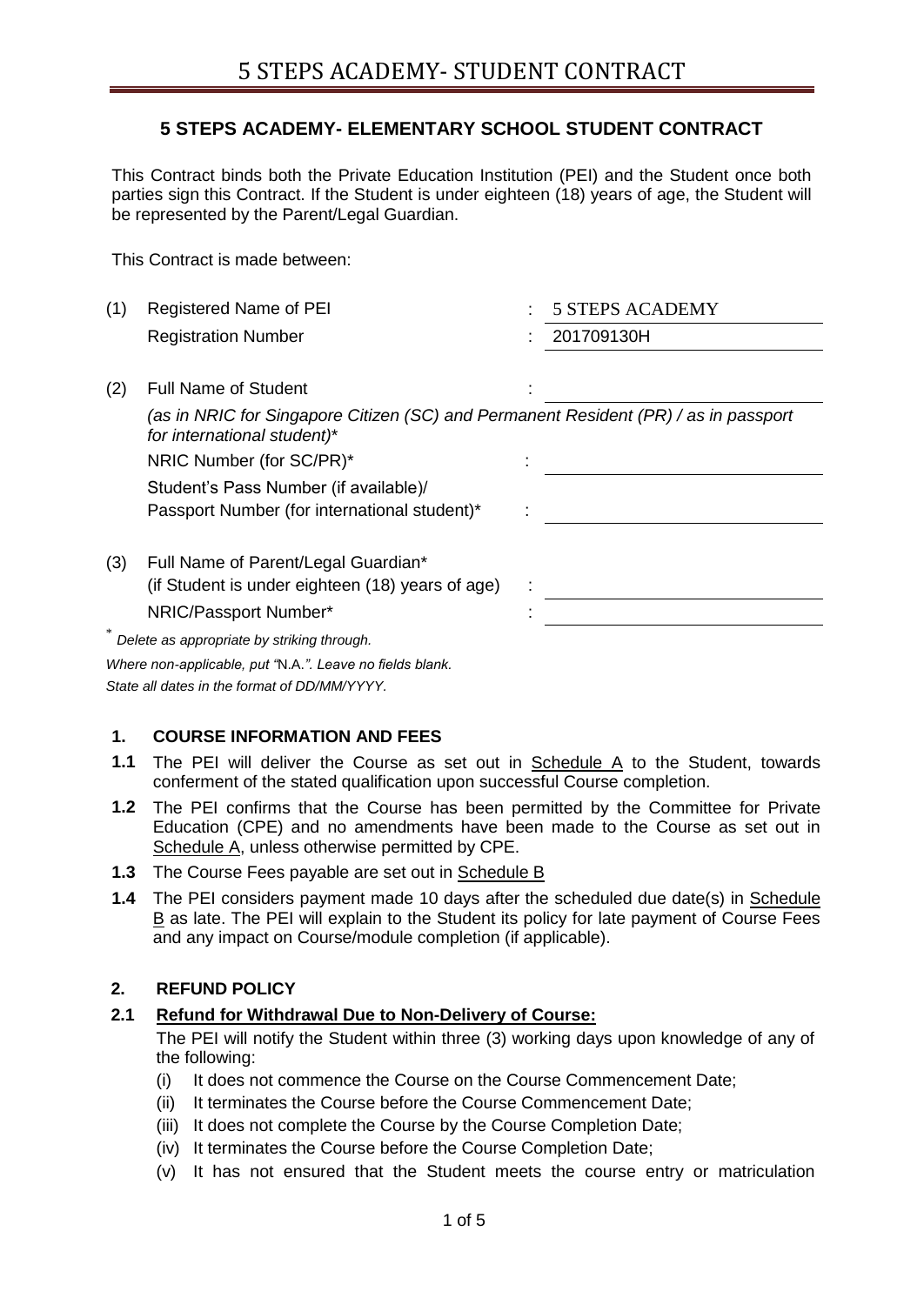requirement as set by the organisation stated in Schedule A within any stipulated timeline set by CPE; or

(vi) The Student's Pass application is rejected by Immigration and Checkpoints Authority (ICA).

The Student should be informed in writing of alternative study arrangements (if any), and also be entitled to a refund of the entire Course Fees and Miscellaneous Fees already paid should the Student decide to withdraw, within seven (7) working days of the above notice.

### **2.2 Refund for Withdrawal Due to Other Reasons:**

If the Student withdraws from the Course for any reason other than those stated in Clause 2.1, the PEI will, within seven (7) working days of receiving the Student's written notice of withdrawal, refund to the Student an amount based on the table in Schedule C.

### **2.3 Refund During Cooling-Off Period:**

The PEI will provide the Student with a cooling-off period of seven (7) working days after the date that the Contract has been signed by both parties.

The Student will be refunded the highest percentage (stated in Schedule C) of the fees already paid if the Student submits a written notice of withdrawal to the PEI within the cooling-off period, regardless of whether the Student has started the course or not.

### **3. ADDITIONAL INFORMATION**

- **3.1** The laws of Singapore will apply to how this Contract will be read and to the rights the parties have under this Contract.
- **3.2** If any part of this Contract is not valid for any reason under the law of Singapore, this will not affect any other part of this Contract.
- **3.3** If the Student and the PEI cannot settle a dispute using the way arranged by the PEI, the Student and the PEI may refer the dispute to the CPE Mediation-Arbitration Scheme (www.cpe.gov.sg).
- **3.4** All information given by the Student to the PEI will not be given by the PEI to anyone else, unless the Student signs in writing that he agrees or unless the PEI is allowed to give the information by law.
- **3.5** If there is any other agreement between the PEI and the Student that is different from the terms in this Contract, then the terms in this Contract will apply.
- **3.6** If the Student or the PEI does not exercise or delay exercising any right granted by this Contract, the Student and the PEI will still be able to exercise the same type of right under this Contract during the rest of the time the Contract continues.
- **3.7** If this Contract is also signed or translated in any language other than English and there is a difference from the English language copy of this Contract, the English language copy will apply.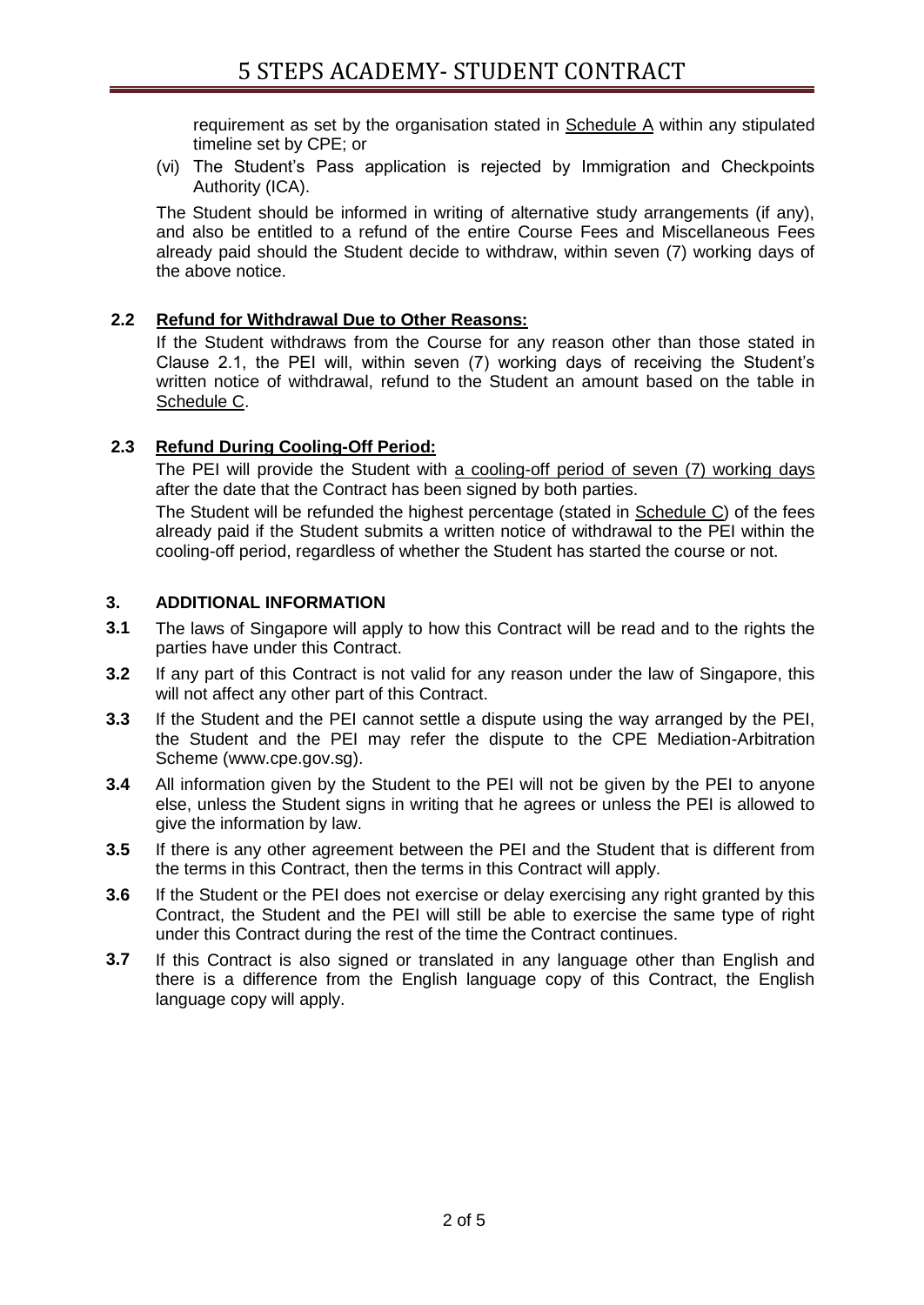# **SCHEDULE A COURSE DETAILS**

*Note: The information provided below should be the same as that submitted to the CPE.* 

| 1) | <b>Course Title</b>                                                                                                            | <b>Elementary School</b>                  |
|----|--------------------------------------------------------------------------------------------------------------------------------|-------------------------------------------|
|    | 2) Course Duration (in months)                                                                                                 | 72                                        |
| 3) | <b>Full-time or Part-time Course</b>                                                                                           | Full-time                                 |
| 4) | <b>Course Commencement Date</b>                                                                                                |                                           |
| 5) | <b>Course Completion Date</b>                                                                                                  |                                           |
| 6) | Date of Commencement of<br>Studies if later than Course<br><b>Commencement Date</b><br>Note: "N.A." if both dates are the same |                                           |
| 7) | Qualification<br>(Name of award to be conferred<br>on the Student upon successful<br>Course completion)                        | <b>Completion of Elementary School</b>    |
| 8) | Organisation which develops the<br>Course                                                                                      | 5 Steps Academy                           |
| 9) | Organisation which awards/<br>confers the qualification                                                                        | 5 Step Academy                            |
|    | 10) Course entry requirement(s)                                                                                                | 5 years and above                         |
|    | 11) Course schedule with modules<br>and/or subjects                                                                            | English, Chinese, Mathematics and Science |
|    | 12) Scheduled holidays (public and<br>school) and/or semester/term<br>break for course                                         | Public and school holidays                |
|    | 13) Examination and/or other<br>assessment period                                                                              | February, May, August, Nov                |
|    | 14) Expected examination results<br>release date                                                                               | Last week of November                     |
|    | 15) Expected award conferment date                                                                                             | First week of December                    |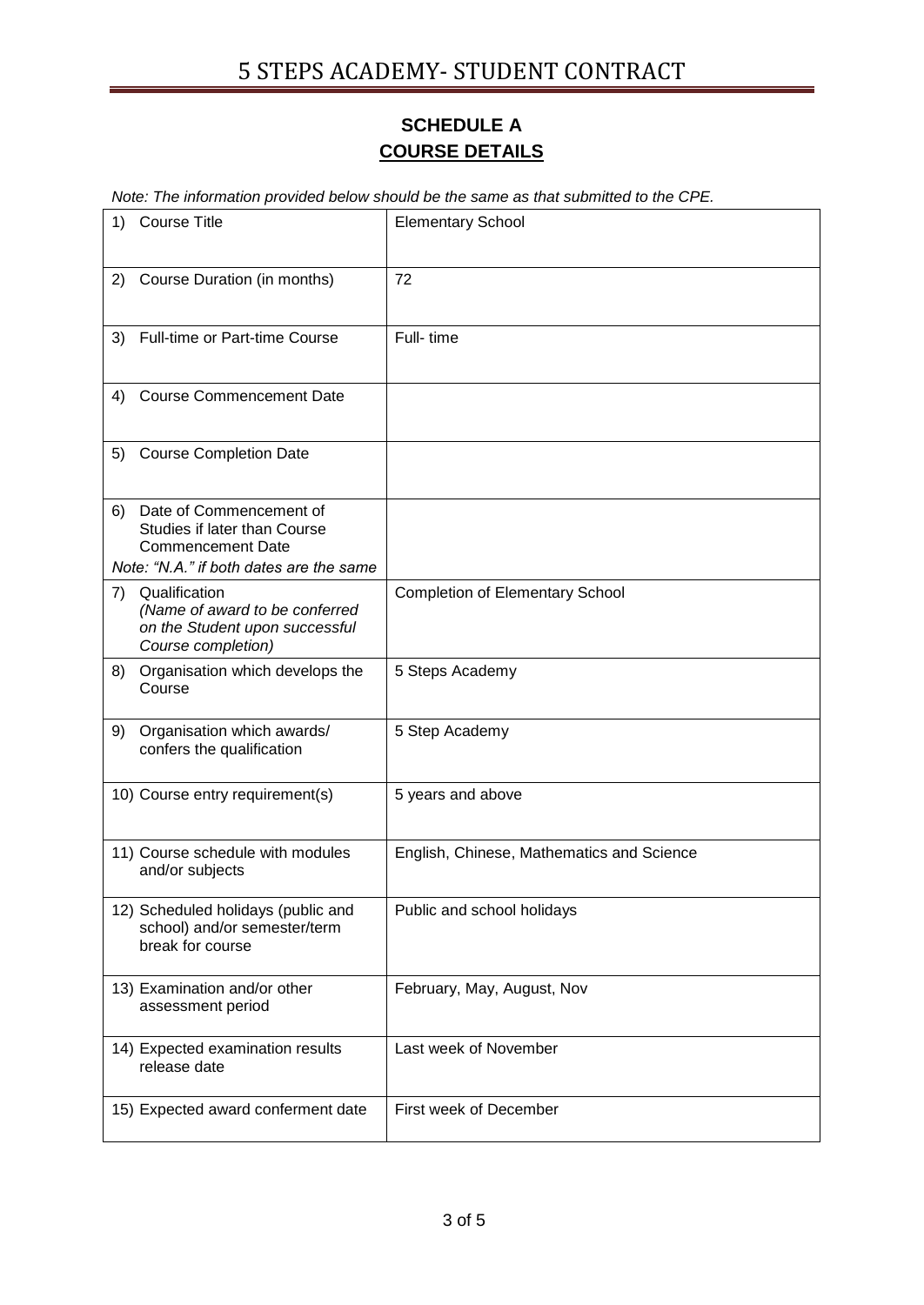# **SCHEDULE B COURSE FEES**

| <b>Fees Breakdown</b>                                  | <b>Total Payable</b><br>(with GST, if any)<br>(S\$) |
|--------------------------------------------------------|-----------------------------------------------------|
| Note: show full breakdown of total payable course fees |                                                     |
|                                                        | S\$108,000                                          |
| <b>Total Course Fees Payable:</b>                      | S\$108,000                                          |
| No of Instalments:                                     | 36                                                  |

# **INSTALMENT SCHEDULE**

| Instalment <sup>1</sup> Schedule  | Amount (with GST, if any)<br>(S\$) | Date Due <sup>2</sup>            |
|-----------------------------------|------------------------------------|----------------------------------|
| 36 instalments                    | S\$3000 / instalment               | Last week of every<br>even month |
| <b>Total Course Fees Payable:</b> | S\$108,000                         |                                  |

1. Each instalment after the first shall be collected within one week before the next payment scheduled.